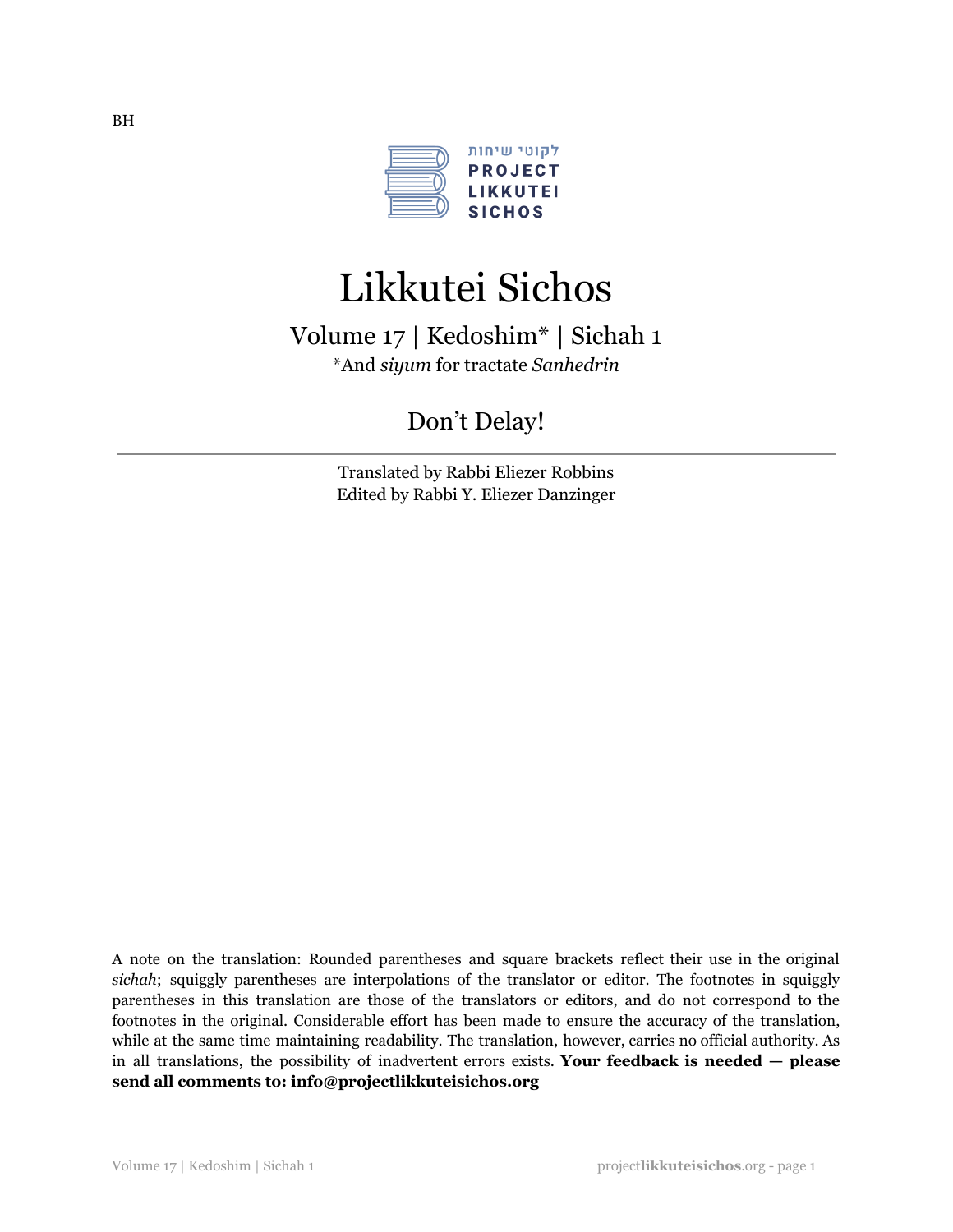AS IF HE WORSHIPS IDOLS

In explaining the distinction between the warning, "*lo tignovu*" {"you (pl.) shall not steal"}, in our *parshah* <sup>1</sup> and the warning "*lo signov*" {"you (sing.) shall not steal"}, in the Ten Commandments,<sup>2</sup> the *Gemara* says<sup>3</sup> (quoted in Rashi's commentary on each of these verses) that in our *parshah*, Scripture talks about stealing money, whereas "*lo tignovu*" in the Ten Commandments talks about kidnapping.

Our Rabbis said regarding stealing money, "Anyone who steals is… as if he worships idols." 4

Given the great precision of the wording of our Rabbis, it is clear that when they say a person who violates specific sins is "as if he worships" idols" <sup>5</sup> (or the like), the Rabbis do not intend only to express the severity of the sin by their comparison of it to an **especially** severe transgression ("as if he worshipped idols"). Rather, they are informing us that the sin itself resembles idolatry in some way.

[Moreover, in truth, all sins share a connection with idolatry. As the Alter Rebbe explains in *Tanya* <sup>6</sup> at length, "You shall have no {other deities}" includes **all** 365 prohibitions, for **every** sin done in violation the Divine detaches a person from G-dliness at the time of the sin, similar to the detachment from G-dliness caused by the sin of idolatry.

In addition to this point (the connection between sins and idolatry), which is a common denominator of all sins, we find that our Sages portray the violation of certain sins to be "as if he worshipped idols." This

<sup>1</sup> *Vayikra* 19:11.

<sup>2</sup> *Shemos* 20:13.

<sup>3</sup> *Sanhedrin* 86a; *Mechilta*, "*Yisro*," on *Shemos* 20:13.

<sup>4</sup> *Semachos*, ch. 2, sec. 11.

<sup>5</sup> For a collection of several of these Rabbinic teachings, see *Toras Shmuel*, vol. 19, "*Miluim*," p. 301.

<sup>6</sup> *Tanya*, ch. 20, et passim.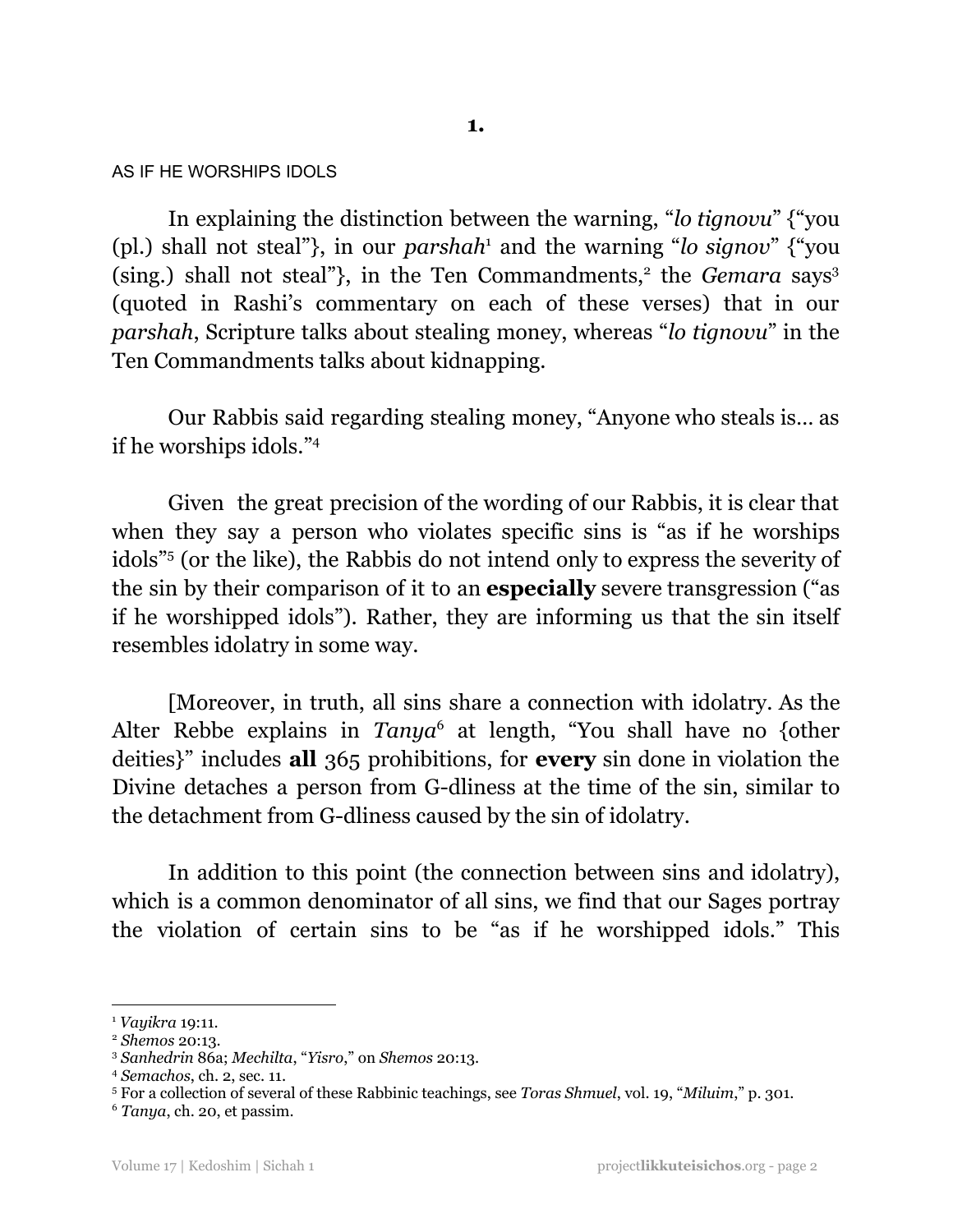association itself demonstrates that in a certain respect, these sins have a connection to idolatry.]

We need to clarify: Stealing is a *mitzvah* between a person and a fellow human being. As such, how is it similarly to idolatry?

# **2.**

# STEALING BANNED PROPERTY

This will be clarified by explaining a teaching appearing at the end of tractate *Sanhedrin* regarding a unique stringency that applies to theft. The *Gemara* there remarks on the *Mishnah*: "*No part of the banned property* 7 *may remain in your possession* <sup>8</sup> — As long as evildoers are present in the world, {Divine} anger is present in the world; when evildoers are removed from the world, anger {*charon af*} <sup>9</sup> departs from the world." <sup>10</sup> The *Gemara* remarks: <sup>11</sup> "Who are evildoers? Rav Yosef replied, 'thieves.'"

We need to clarify the difficulty raised by both the *Gemara* and Rav Yosef's resolution:

- a) It seems out of place to ask, at the **end** of tractate *Sanhedrin*, "who are evildoers?" when the term "evildoer" has appeared several times in Scripture, and is fundamental to the talmudic discussion in the previous chapters of this tractate!
- b) What does Rav Yosef mean when he says that evildoers are "thieves"? After all, anyone who violates a prohibition is called "evil" (as taught

<sup>7</sup> {In the Hebrew original, "*cherem*"; property doomed to destruction because of its prior ownership by the residents of the "idolatrous city."}

<sup>8</sup> *Devarim* 13:18. {In the Hebrew original, "*yidbak be'yadchah*"; lit., "adhere to your hand."}

<sup>9</sup> {Lit., "nose anger." Anger causes the nostrils to flare.}

<sup>10</sup> {*Sanhedrin* 111b.}

<sup>11</sup> {*Sanhedrin* 113b.}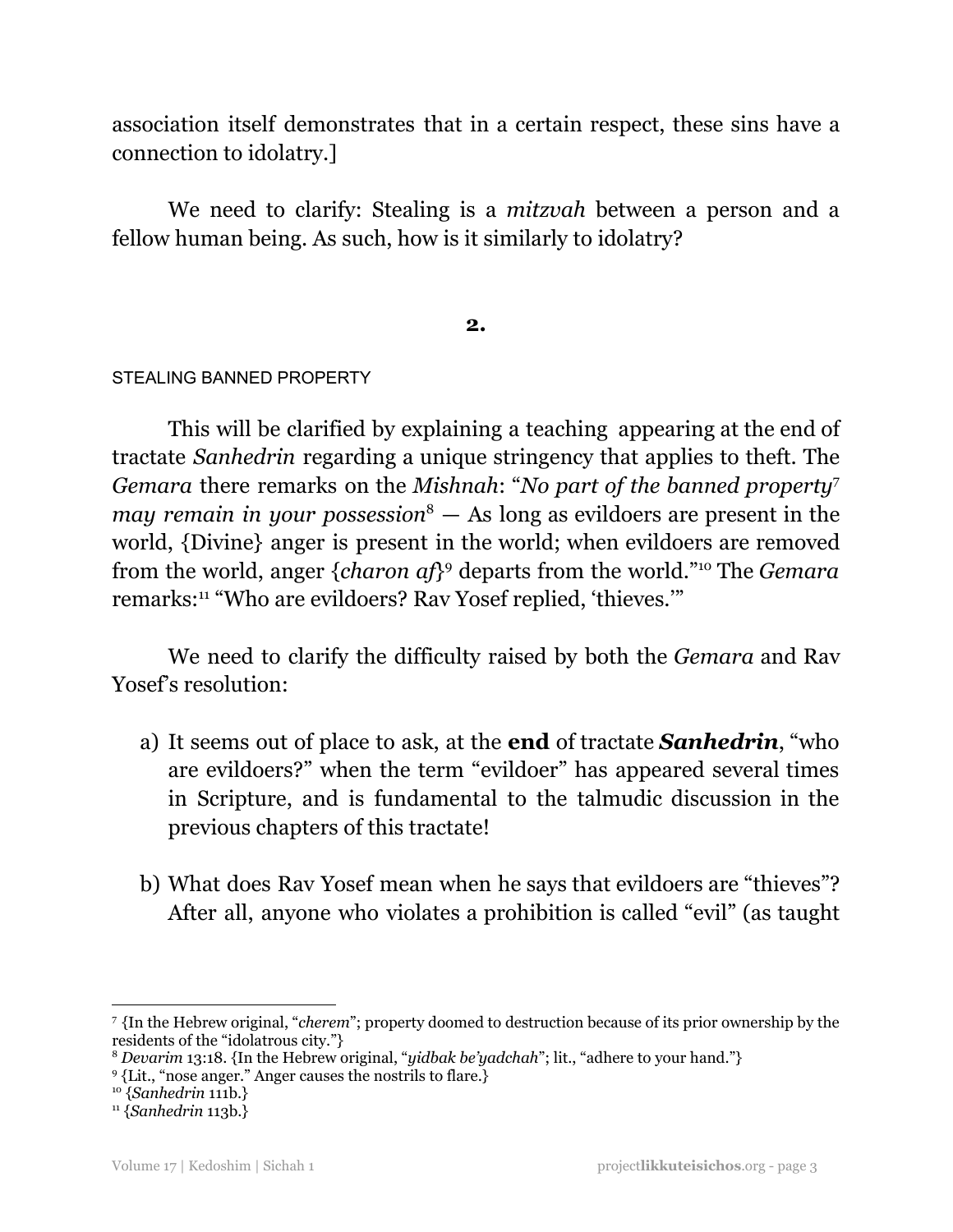**earlier** {in *Sanhedrin*}<sup>12</sup> — such a person is disqualified to be a witness)!

The commentators explain: <sup>13</sup> The conclusion of this *Mishnah* follows a discussion of an idolatrous city<sup>14</sup> and the verse, "No part... may remain in your possession so that Hashem will turn back from His burning anger" is similarly said at the end of the Torah portion that discusses an idolatrous city.

In light of this verse, the commentators ask: What does the *Mishnah* mean by saying, "as long as **evildoers** are present in the world"? This cannot refer to the residents of an idolatrous city, for the Torah states , "no part... may remain in your possession" after {instructing}: "You shall surely smite the inhabitants of the city." <sup>15</sup> Meaning, the verse {"no part... may remain"} is speaking {of a scenario} *after* the inhabitants of an idolatrous city have been punished {and killed}, and are no longer **in this world**. This is what the *Gemara* means by asking, "Who are evildoers?" — who are the evildoers referred to here in connection with an idolatrous city?

In response, Rav Yosef replied — "thieves": The *Mishnah* is referring {not to the residents of the idolatrous city, since they have been put to death, but} to those who stole from the banned property, from among the property of an idolatrous city. The verse, "No part of the banned property may remain in your possession so that Hashem will turn back from His burning anger" teaches us that as long as the evildoers who stole from the banned property are alive, "anger is present in the world."

In light of this explanation, we need to clarify: Why did Rav Yosef use the word "thieves"? After all, the emphasis on their wickedness is not based on (**common**) theft, but rather, on them having helped themselves to the

<sup>12</sup> *Sanhedrin* 27a. Even someone who violates a positive *mitzvah* (or even a rabbinic *mitzvah*) is called wicked. See *Tanya*, ch. 1.

<sup>13</sup> See *Yad Ramah*, loc. cit.; *Toras Chaim* (quoted in *Eitz Yosef's* commentary on *Ein Yaakov*); *Beer Sheva*, loc. cit.; *Rif's* commentary on *Ein Yaakov*; *Sheilas Yaavetz*, sec. 1, ch. 79.

<sup>14</sup> {In the Hebrew original, "*Ir Hanidachas*"; a city destroyed in consequence of the pervasive practice of idolatry.}

<sup>15</sup> *Devarim* 13:16.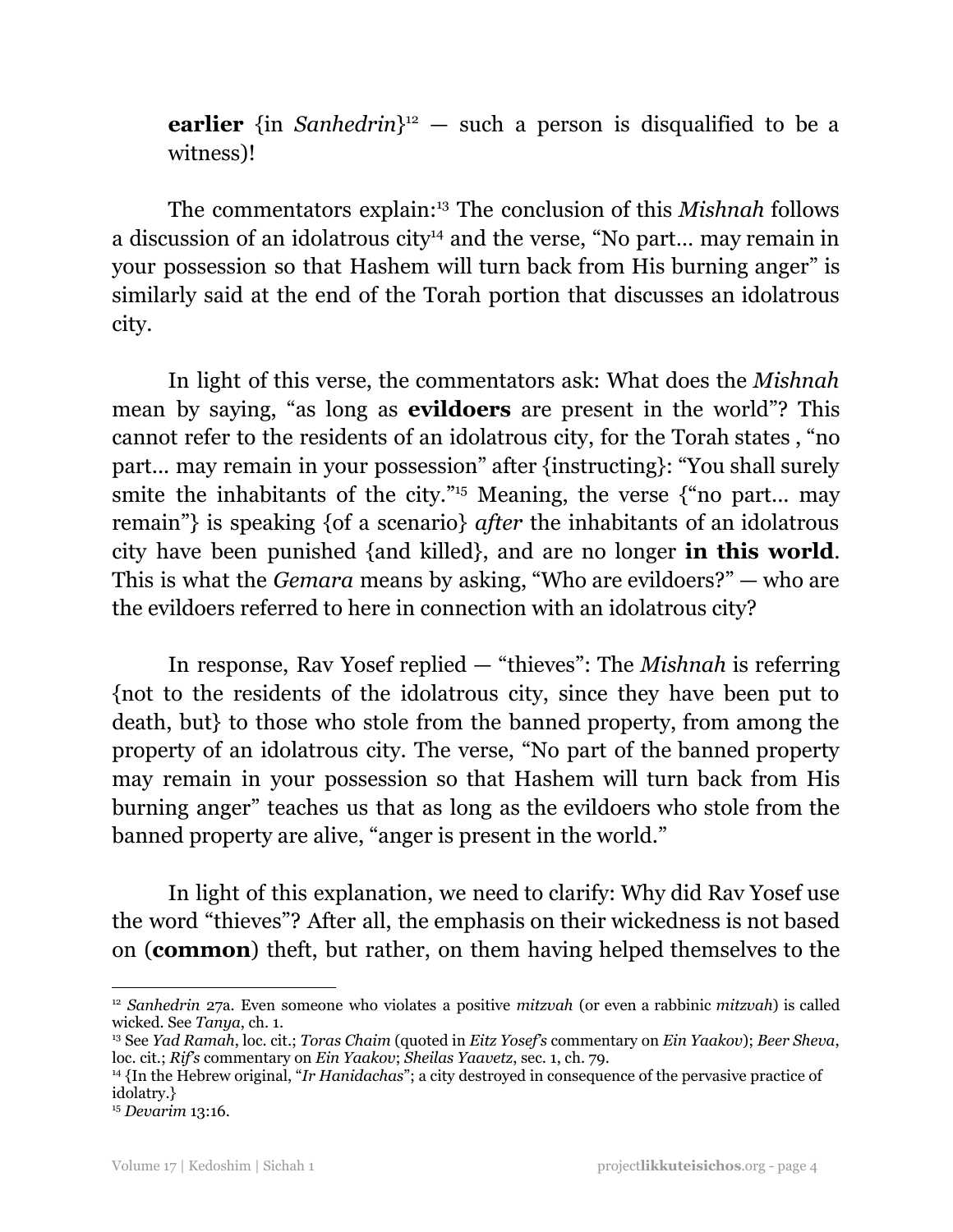**banned property** of an idolatrous city. As such, Rav Yosef should have used wording that emphasized the crux of their sin, such as, "those who took from the banned property," or something similar to the wording that the Torah uses, "*of the banned property may remain in your possession*."

Moreover: Regarding *stealing from banned property*, property from which one is prohibited from deriving benefit, there is much {talmudic} debate whether it is defined as stealing. <sup>16</sup> Although the wording "**stealing** banned property" is used,<sup>17</sup> and Scripture writes regarding Achan,<sup>18</sup> "they have also stolen," this just confirms that the **term** *stealing* can **also be applied** to banned property. In his reply, however, Rabbi Yosef should have emphasized (not the element of stealing, but rather) the aspect of *banned property*. As such, why does he use the word "thieves" (and make no mention at all of the banned property)?

# **3.**

## DIFFERENT WORDING

This will be clarified by explaining a difference in wording between the *Mishnah* and the *Beraisa* <sup>19</sup> cited at the end of the tractate: 20

The *Beraisa* says: "Our Rabbis taught: When an evildoer comes into the world, anger {*charon*} enters the world, as it says: 'With the arrival of an evildoer, scorn arrives; and with disgrace, there comes insult.<sup>'21</sup> When an evildoer is eliminated from the world, good enters the world, as it says: 'When evildoers perish, there is jubilation.'" <sup>22</sup> The *Beraisa* concludes,

<sup>16</sup> See *Kerisus* 24a (regarding *shor haniskal*); *Rashba*, "*Nedarim*," 85a; *Ran*, loc. cit. (quoting *Rashba*). However, see Alter Rebbe's *Shulchan Aruch*, sec. 435, "*Kuntres Acharon*," sub-par. 2.

<sup>17</sup> *Semachos*, ch. 2, end of sec. 9.

<sup>18</sup> *Yehoshua* 7:11.

<sup>20</sup> {*Sanhedrin* 111b and 113b respectively.} <sup>19</sup> {The *Beraisa* consists of teachings of the Sages of the *Mishnah*, that were not included in the *Mishnah*. The *Beraisos* are often parallel texts to the *Mishnah*, teaching similar laws using different wording.}

<sup>21</sup> *Mishlei* 18:3.

<sup>22</sup> *Mishlei* 11:10.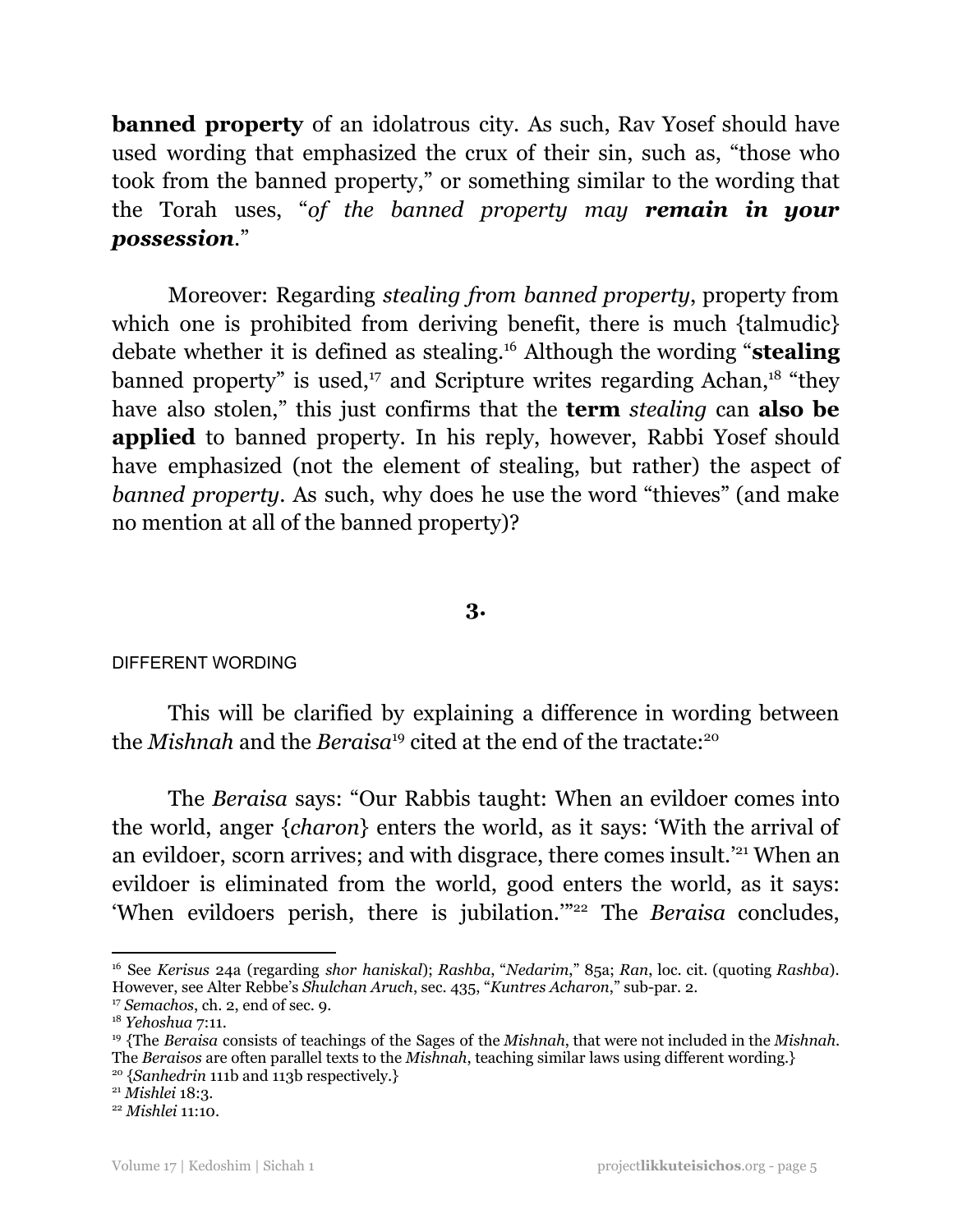"When a righteous person comes into the world, good enters the world with him, as it says: 'This is one who shall comfort us for our work and the toil of our hands.'" 23

The inordinate length of the *Beraisa* when compared with the *Mishnah* is understood: Rebbi <sup>24</sup> redacted the *Mishnayos* (as Rambam writes)<sup>25</sup> using "succinct wording"; it is "a short treatise encompassing many topics." In the generation that followed publication of the *Mishnah*, however, a time of reduced intellectual lucidity, people needed this material to be organized as it was in the *Beraisos* — at greater length and in more detail, with proofs from verses, etc. As found many times in the *Talmud*, the same topics covered briefly in the *Mishnah* appear at length and in detail in the *Beraisa*.

Still, what needs to be clarified is why here the *Mishnah* and *Beraisa* diverge in a way that is contrary to how diverge normally: The *Mishnah* writes "*charon af*" {lit., "**nose** anger"}, but the *Beraisa* writes succinctly, "*charon*" {"anger"} (unqualified).

This is perplexing however you look at it: If this *Beraisa* was redacted as a supplement to the *Mishnah*, it should have also used the wording "*charon af*." But if the word *charon* was used in connection with the verse quoted subsequently in the *Beraisa*, this verse does not mention "*charon*." Based on the content of the *Beraisa*, it should have said, "(When an evildoer comes into the world,) **evil** enters the world," corresponding to the wording "When an evildoer is eliminated from the world, **good** enters the world."

<sup>23</sup> *Bereishis* 5:29.

<sup>24</sup> {Rabbi Yehudah HaNasi, compiler of the *Mishnah*, circa. 200 CE.}

<sup>25</sup> In his introduction to his *Mishnah Commentary* (s.v. "*achar ken raah kehistapek*").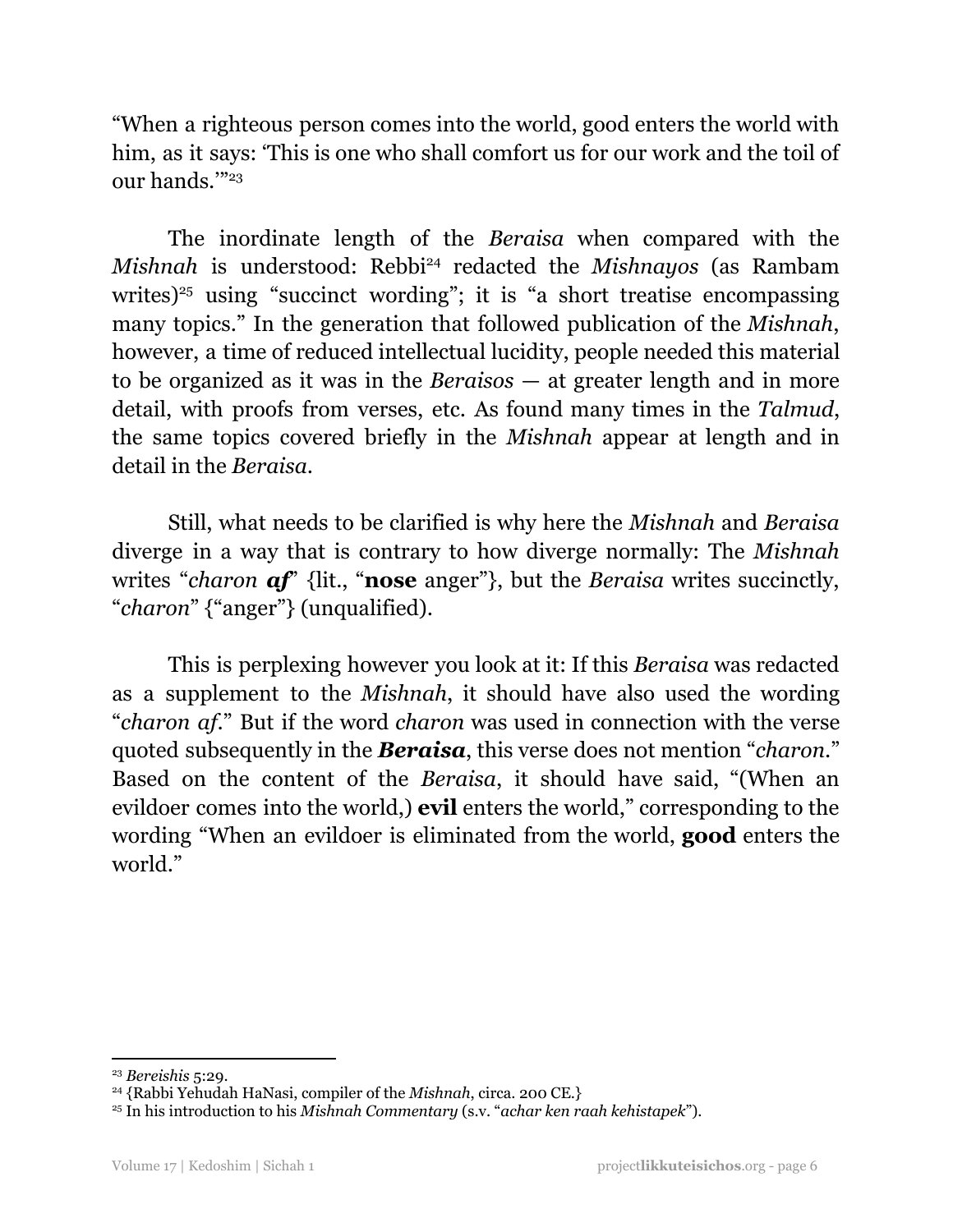## DIFFERENT YET SIMILAR

The explanation: The **subject** of the *Mishnah* and the *Beraisah* is dissimilar. The *Mishnah* deals with an idolatrous city. Consequently the end of the *Mishnah*, "*No part of the banned property may remain in your possession* — As long as evildoers are present in the world, *charon af* is present in the world," refers to an idolatrous city, involving the most severe sin of idolatry. Therefore, the *Mishnah* says, "*charon af* is present in the world," for we find the expression "(*charon*) **af**" used specifically {in Scripture} with respect to idolatry (as Rambam notes). 26

In contrast, the *Beraisa* doesn't deal with an "evildoer" involved in the sin of idolatry, for the sin of idolatry (and especially the occurrence of an idolatrous city) was totally uncommon (particularly because the inclination for idol worship had been removed from the world). <sup>27</sup> Rather, the *Beraisa* deals with evildoers in general. Therefore, the *Beraisa* begins, "When an evildoer comes into the world" — a commonplace evildoer who sins (but who does not engage in the sin of idolatry). As such, the *Braisa* goes on to say, "(unqualified) *charon* {anger} enters the world," without the additional word "*af*", a word used in connection with idolatry, as mentioned above in explaining the *Mishnah*.

However, the *Mishnah* and the *Beraisa* still do have shared content: The *Mishnah* says that "as long as evildoers are present in the world, *charon af* is present in the world," and so does the *Beraisa*, when it says, "When an evildoer comes into the world, *charon* enters the world." (Meaning, "*charon*" comes and goes together with the "evildoer.") That is, as long as an "evildoer" exists {in the world}, "*charon*" exists until such time that "an evildoer is eliminated from the world."

According to this explanation, however, a question arises: The *Mishnhah*'s reasoning that "*charon af*" is present in the world "as long as

<sup>26</sup> *Moreh Nevuchim*, part 1, ch. 26. See commentaries, loc. cit.

<sup>27</sup> *Yoma* 69b.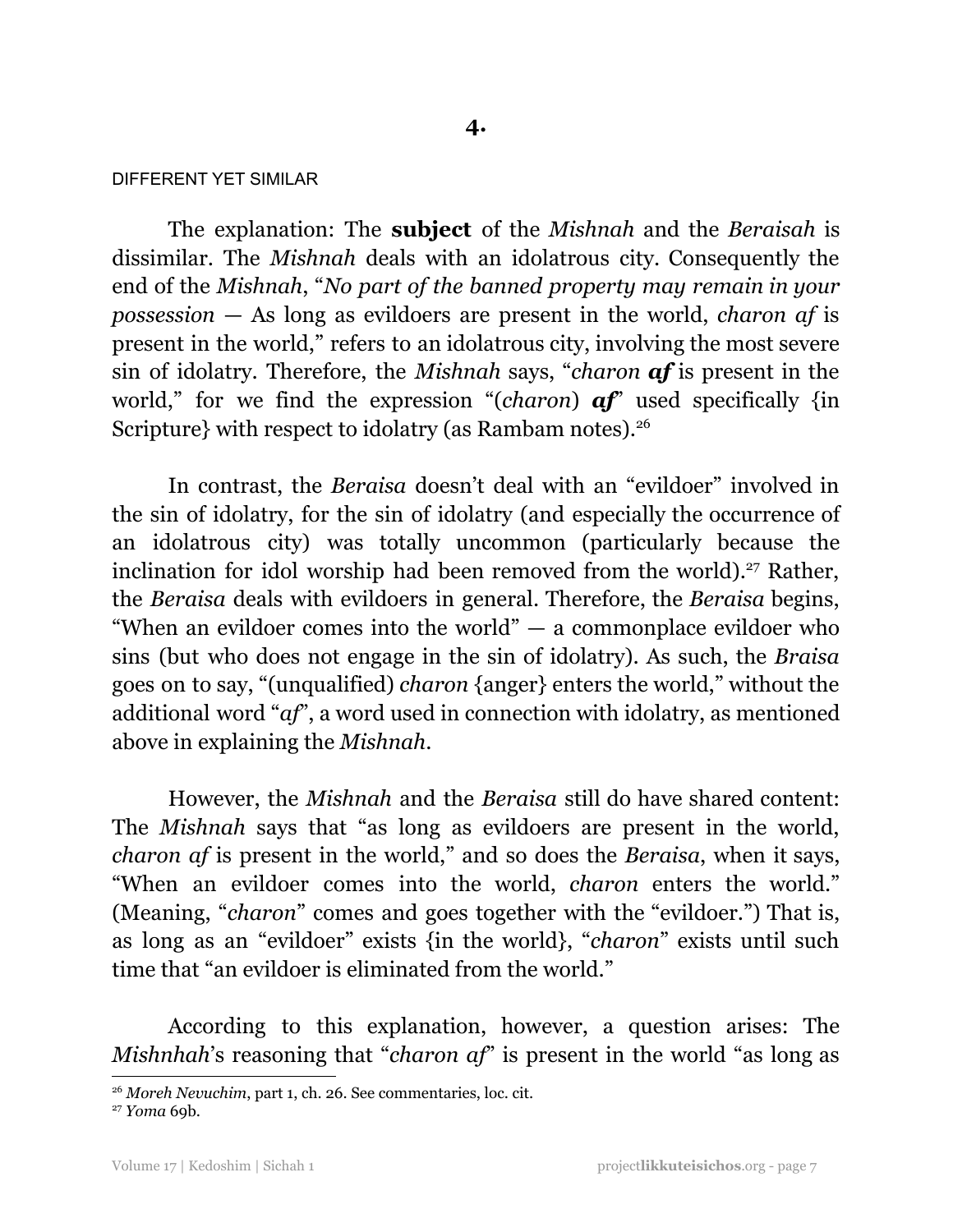evildoers are present in the world" is well understood. For the *Mishnah* deals with idolatry, and as long as idolatry exists ("banned property"), "*charon af*" also exists. (As *Sifrei* puts it, <sup>28</sup> "As long as idolatry is present in the world, *charon af* is present in the world.") But regarding other sins, when "an (ordinary) evildoer comes into the world," why would "*charon*" (continue and) persist even after the sinful act has been concluded, at a time when the act of the sin no longer exists?

# **5.**

## WHO ARE THE EVILDOERS?

The explanation: From the nuanced wording of the *Mishnah*, "as long as **evildoers** are present in the world..." — unlike the wording of the *Sifrei*, "as long as **idolatry** is present in the world…" — it is clear that according to the *Mishnah*, *charon af* exists not (only) because (a phenomenon of) idolatry ("banned property") exists in the world, but rather because of the evildoers who have sinned by doing an act relating to idolatry. They have violated the prohibition, "No part of the banned property may remain in your possession," <sup>29</sup> even after the banned item was no longer in existence.

Regarding this, the Sages of the *Gemara* ask: "Who are evildoers?": What sort of evildoers are we dealing with here who can **evoke** the *charon af* unique to idolatry, even after the object of idolatry ceases to exist?

To this question Rav Yosef answers, "thieves." The *Mishnah's* intent is with respect to those evildoers whose connection to idolatry comes about through **stealing** (from the proscribed property of an idolatrous city). Since this sin is performed by means of thievery, "as long as evildoers are present in the world, *charon af* is present in the world." Meaning, "*charon af*" is drawn into the world even after the banned property has been destroyed and no longer exists.

<sup>&</sup>lt;sup>28</sup> Sifrei, "Reeh," sec. 14, par. 18; quoted also in Rashi's commentary on the verse.

<sup>29</sup> See *Mishneh Torah*, "*Hilchos Avodah Zarah*," ch. 4, sec. 7; Rambam's *Sefer Hamitzvos*, prohibition 24; *Sefer HaChinuch*, *mitzvah* 466.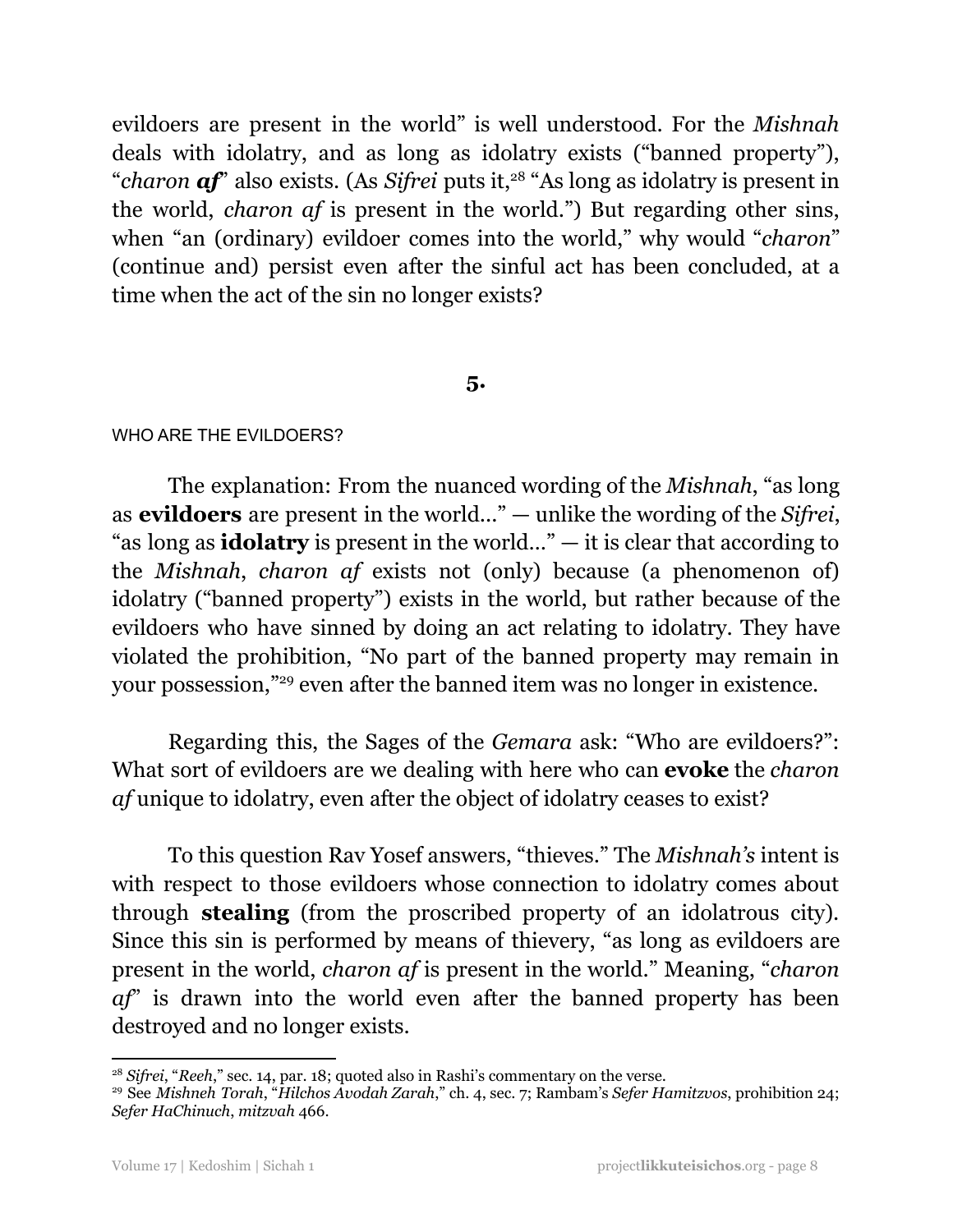# **6.**

#### CAN A PERSON RECTIFY THE PAST?

The explanation: The prohibition of theft (and robbery) has a unique stringency in that it is "ongoing"  $-$  every moment that a person refrains from returning the stolen (or robbed) item, he violates the prohibition "*lo tignovu*" {"you shall not steal"} (and "you shall not rob").

On this basis, the Rogatchover Gaon <sup>30</sup> explains why the Rambam considers the prohibitions against robbery and theft to be in the category of "prohibitions that can be repaid," <sup>31</sup> and **not** in the category of "prohibitions that are commuted to a positive *mitzvah*": <sup>32</sup> In cases of *prohibitions that are commuted to a positive mitzvah*, a person violates a prohibition during the performance of the sinful act only. Consequently, the very fact that the Torah established a positive *mitzvah* to redress and rectify a prohibition indicates that the rectification applies retroactively to the sinful act. In contrast, when a person steals or robs, he continues to violate a prohibition for as long as he hasn't made restitution. Meaning, he violates the negative precept every moment from the time of his theft or robbery. Since this state of violation is "ongoing," when he returns the item he has stolen or robbed, his act, at that time, is classified as a "prohibition that can be repaid." That is, from that time onwards, he will no longer be in violation (and the "ongoing" state of violation ends); but this does not rectify the prohibition that he had violated in the past.

<sup>30</sup> *Tzafas Paaneach*, "*Hilchos Terumos*" (*hashmatos*), p. 52c; "*hashlama*," p. 63, quoted in *Mefaaneach Tzefunos*, ch. 5, sec. 24; ch. 13, sec. 4.

<sup>31</sup> {"*Lav shenitan letashlumin*," in the Hebrew original. When the Torah prescribes financial restitution in compensation of a prohibition, the penalty of lashes is not administered.}

<sup>&</sup>lt;sup>32</sup> {<sup>*a*</sup>*Lav shenitak leasei*," in the Hebrew original. When the Torah prescribes a positive *mitzvah* in consequence of, and to rectify, a prohibition, the penalty of lashes is not administered.}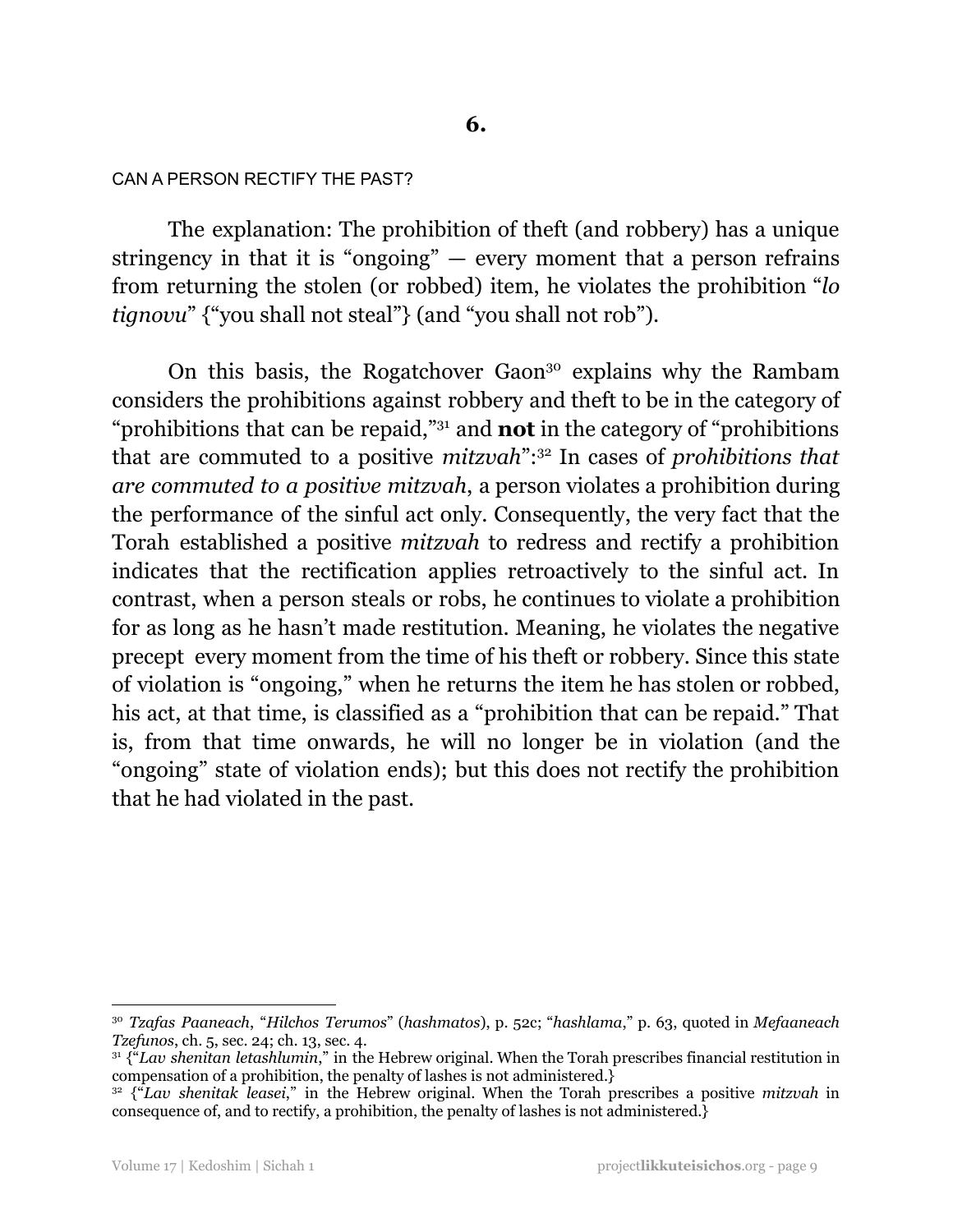## AN ONGOING VIOLATION

In light of this, the uniqueness of our case is clear: Since thievery is an ongoing act, and a thief violates the prohibition "you shall not steal" as long as he hasn't compensated his victim, then even when the banned property of an idolatrous city no longer exists, the wickedness of the "thieves" for their {earlier} act of theft is still ongoing, for we find no evidence that the ongoing state of violation lasts only until the banned property is destroyed.

Since this wickedness is ongoing from the time the banned property of an idolatrous city — idolatry <sup>33</sup> — is stolen, "As long as **evildoers** are present in the world," meaning, as long as they haven't yet performed *teshuvah* for stealing **idolatrous** property, "*charon af*" of idolatry also remains in the world.

## **8.**

## REFRAINING FROM *TESHUVAH*

This also clarifies the *Beraisa's* wording, "When an evildoer comes into the world, anger enters the world," even **after** the sin is committed:

The *Mishnah* does not deal with a case in which the **substance** of the idolatrous property exists in the world, but rather, with the ongoing prohibition in regard to the person who sinned by stealing. Consequently, this same point can also be found when examining other sins, even those sins in which the act is not ongoing. When a person sins, he immediately is

<sup>&</sup>lt;sup>33</sup> {In other words, property of an idolatrous city is tantamount to actual objects of idolatry.}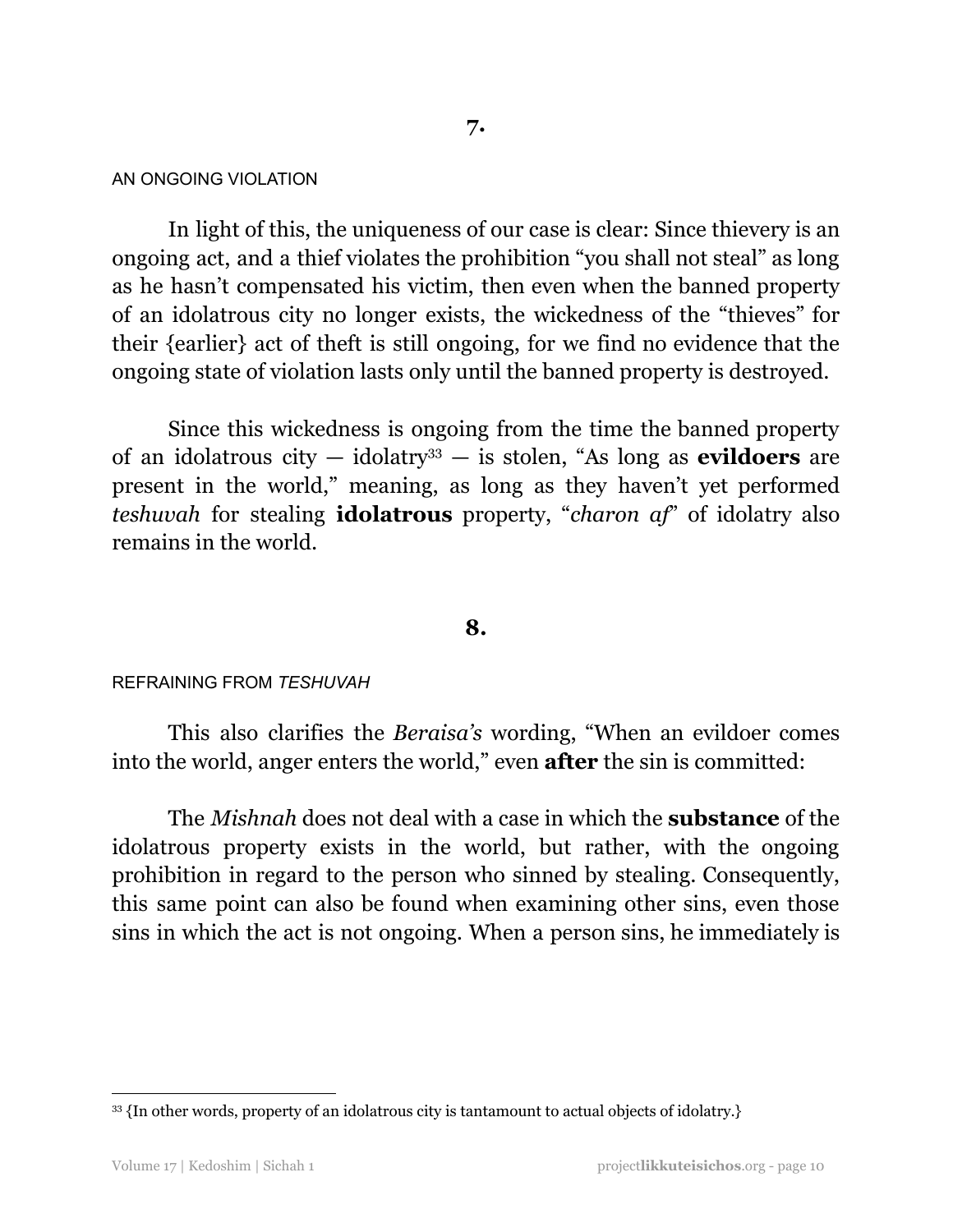commanded and obligated to do *teshuvah*; <sup>34</sup> every moment that he refrains from doing so, he violates the *mitzvah* of *teshuvah*. 35

For this reason, the *Beraisa* says, "When an evildoer comes into the world, anger enters the world." Meaning, as long as he is still deemed "an evildoer" (who "comes into the world") — as long as he hasn't done *teshuvah* — there exists "anger" (which "enters the world"). The *Beraisa* does not mention a specific sin because it refers to the wickedness inherent in all sins; as long as *teshuvah* has not been performed, "anger" is drawn into the world constantly.

# **9.**

## THEFT AND IDOLATRY

In light of this explanation, it is clear why theft is more similar to idolatry than other sins: We have seen that even after performing an idolatrous act, there is still "anger in the world." As *Sifrei* says, "As long as idolatry is present in the world, *charon af* {anger} is present in the world." Meaning, as long as idolatry exists in the world, anger is constantly drawn into the world. Similarly, regarding the sin of theft, being an ongoing sin, as long as a thief has not done *teshuvah* for his theft, he draws Hashem's anger **constantly** into the world.

In contrast, regarding other sins, even though they also draw anger into the world (as they also are connected, and similar, to idolatry), it is not the sin itself that draws Hashem's anger, but rather, it is the *person* refraining from fulfilling the *mitzvah* of *teshuvah*, whereas concerning theft, the *sin* itself is ongoing, as mentioned above.

<sup>34</sup> As explained above (*Likkutei Sichos*, vol. 38, p. 18ff; *Chidushim Ubeiurim BaShas*, ch. 18, publ. Also in *Likkutei Biurim LaTanya*, sec. 2, p. 40ff), Rambam and the Alter Rebbe maintain that *teshuvah* is a positive *mitzvah*, in contrast to the explanation of the Rambam's position by *Minchas Chinuch* (*mitzvah* 364).

<sup>35</sup> See *Minchas Chinuch*, ad. cit., who maintains that if *teshuvah* is an obligatory *mitzvah*, as long as a person does not do *teshuvah*, he violates the positive *mitzvah* of *teshuvah* each and every moment.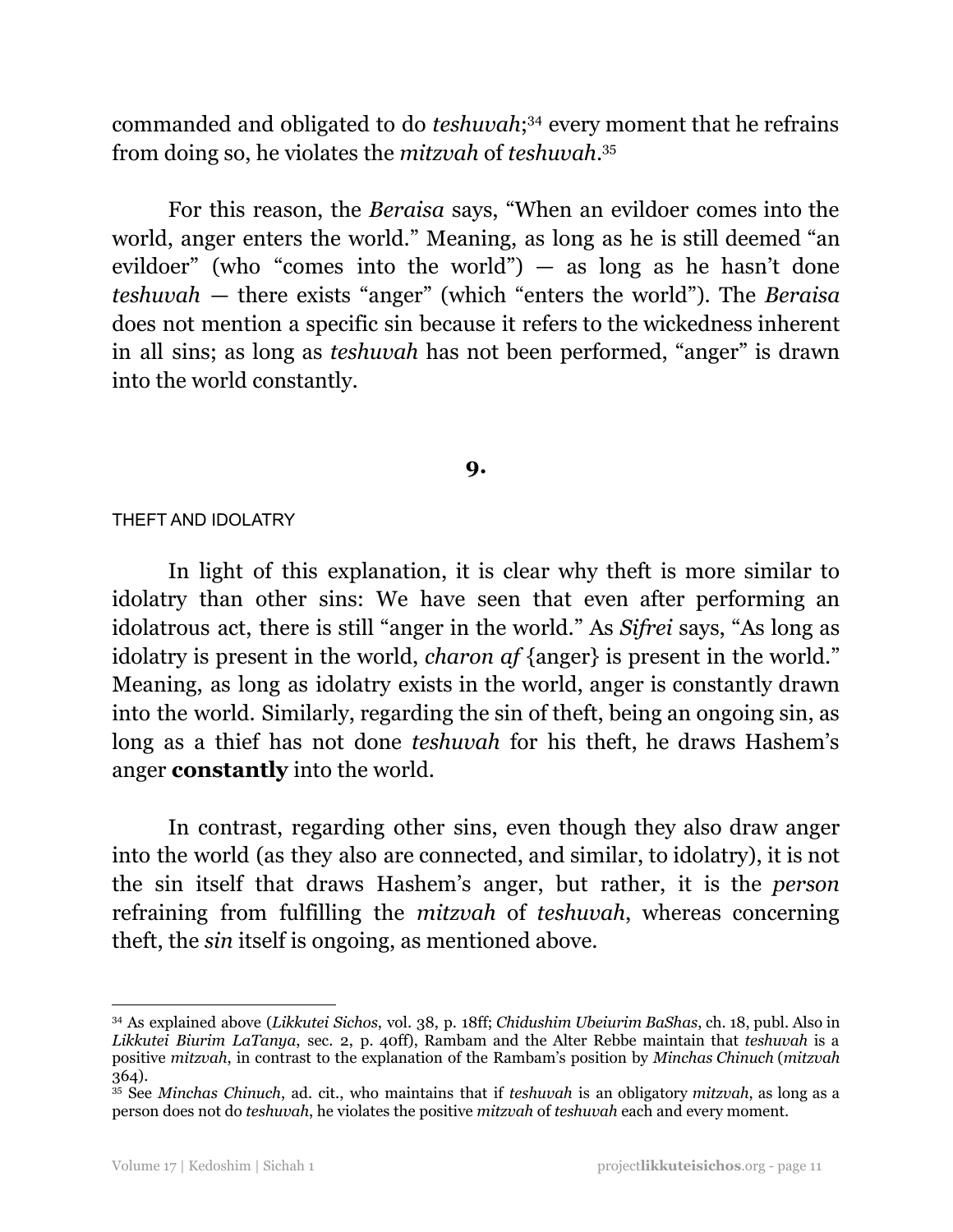THE EYE THAT SEES

However, the following is still unclear:

- a) Why does Rav Yosef say "thieves" rather than "robbers," or, "thieves and robbers"? For both theft and robbery are "ongoing" violations!
- b) Why does the *Beraisa* say, "*charon* {anger} enters the world," rather than "**evil**" enters the world," as this would be the opposite of "*good* enters the world," which was said in reference to "when a righteous person enters the world"?
- c) "*Charon*" is more severe than ordinary "anger." Why do these sins cause not only "evil," but, more acutely, "anger"?

This will be understood based upon a teaching of the *Gemara*: 36

His students asked Rabban Yochanan ben Zakkai: For what reason was the Torah stricter with a thief than with a robber? {Only a thief is required to pay a double, fourfold, or fivefold payment, not a robber.} Rabban Yochanan ben Zakkai replied: This one {the robber} equated the honor of a servant to the honor of his Master, and that one {the thief} did not equate the honor of a servant to the honor of his Master. <sup>37</sup> As it were, the thief establishes the Eye below {i.e., Hashem's Eye} as though it does not see, and the Ear below {i.e., Hashem's Ear} as though it does not hear. As it says…, "Hashem has forsaken the land." 38

This explanation provides adds to our appreciation of Rav Yosef's rationale when he replied that *the "evildoers" who cause "anger"* referred

<sup>36</sup> *Bava Kamma*, 79b; see *Chiddushei Aggados* of the Maharal, ad. cit.

<sup>&</sup>lt;sup>37</sup> {A robber fears neither Hashem nor people, as he is not afraid to rob in public. A thief does not fear Hashem, but he does fear other people, which demonstrates that he is more concerned about facing the consequences of human justice rather than Divine justice.}

<sup>38</sup> {*Yechezkel* 9:9.} See *Likkutei Sichos*, vol. 16, p. 265ff.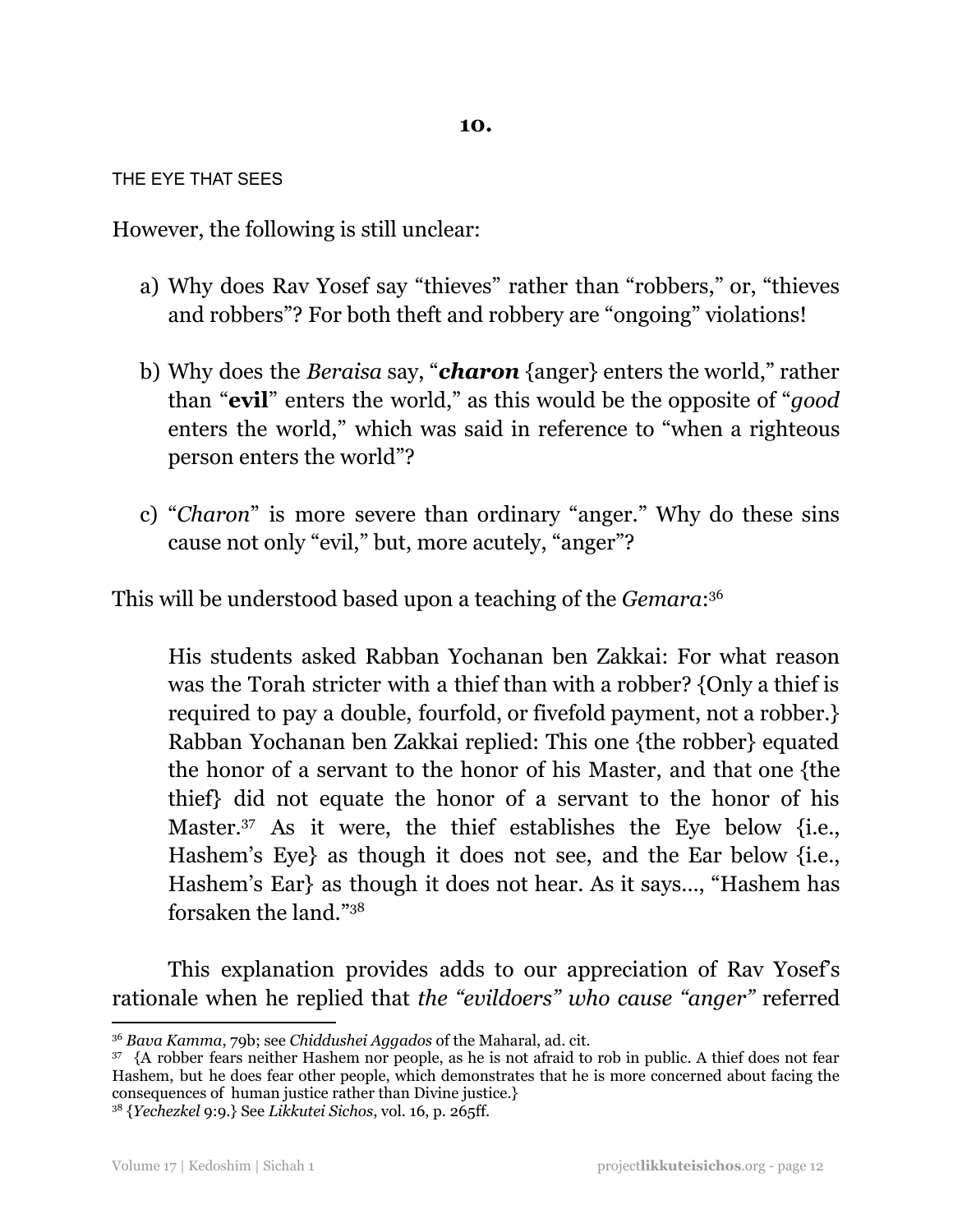to in the *Mishnah* are "thieves" (without mentioning that the theft involves "banned property"). For the essence of the sin of theft is akin to idolatry: A thief feels as if "Hashem has forsaken the land, and Hashem does not see." Therefore, by their presence, "thieves" also causes (something akin to the) "*charon af*" of idolatry to come into the world.

On this basis, the wording of the *Beraisa* that every sin causes "anger" to enter the world (and not only "evil") can be clarified. For every sin is similar to theft as it reflects a person's disregard of "the honor of his Master": A person being so brazen as to sin demonstrates that from his perspective, "the Eye below… does not see." A similar sentiment is expressed in the verse, "Can a man hide in secret places that I should not see him?" <sup>39</sup> Likewise, *Rabbi Yochanan ben Zakkai* blessed his students: 40

"May it be His will that the fear of Heaven shall be upon you like the fear of flesh and blood." His students were puzzled and said: "To that point and not beyond?" {Shouldn't one fear Hashem more?} He said to them: "Would that a person achieve that level of fear. Know that when a person commits a sin, he says to himself: I hope that no one sees me."

Consequently, the reason the *Beraisa* says that the consequence for an evildoer coming into the world is "anger," for this punishment is measure for measure. As the verse quoted in the *Beraisa* says, "With the arrival of an evildoer, **scorn** arrives, and with **disgrace** there comes **insult**." By sinning, the evildoer scorns the "Eye below," resulting in "scorn," etc., entering the world — leading to "anger."

Even after the sinful act has concluded, as long as an "evildoer" is present {in the world, Divine} anger is present. For as long as he does not engage in *teshuvah*, the cause of the "anger" still exists: He still feels as if "the Eye below does not see."

<sup>39</sup> *Yeshayahu* 23:24.

<sup>40</sup> *Berachos* 28b.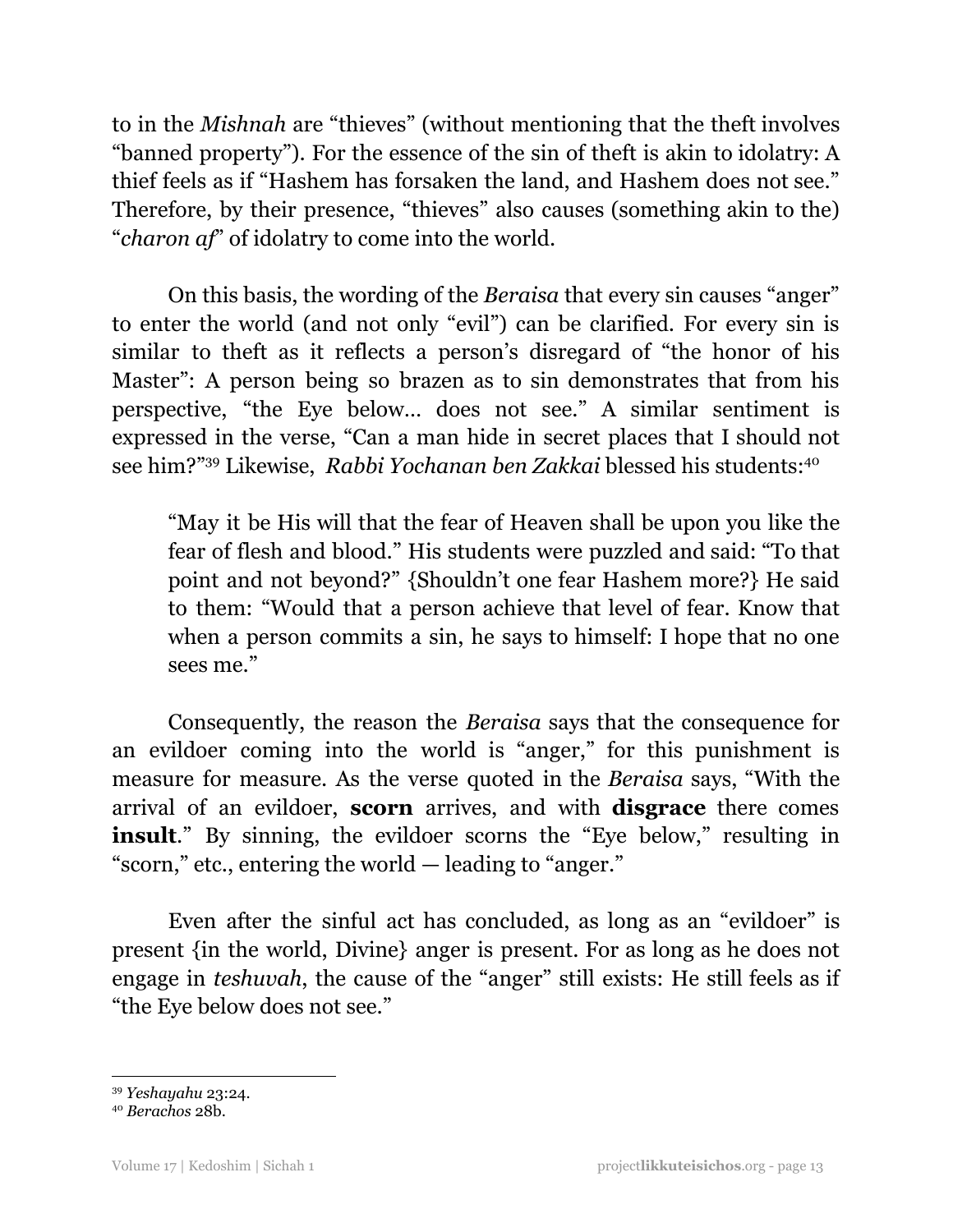## THE *GREAT SANHEDRIN*

As known, 41 the end of each {talmudic} tractate is connected with, and related to, the beginning of that tractate (and even the overall name of that tractate). Thus, it is customary to connect  $-$  in the course of a *hadran*<sup>42</sup>  $$ the conclusion of a tractate to its beginning.

This applies in our case as well. In the first *Mishnah* {of *Sanhedrin*} (according to the order of the *Mishnayos*, as they appear in the *Gemara*), 43 the laws of the Jewish Court and the *Sanhedrin* are discussed in detail, beginning with: "Cases concerning monetary law are adjudicated by three judges," and continuing until, "The Great *Sanhedrin* was composed of seventy-one judges." Although every Jewish court (consisting of three, etc., twenty-three, or seventy judges) adjudicates the types of cases assigned to it uniquely, nonetheless, they share a common characteristic: The function and purpose of all of the courts is not only to judge sinners and punish them in order to fulfill the {Torah's} dicta, "You shall abolish evil from among you" <sup>44</sup> (to expunge the existence of evil and sin), and "in order that they hear… and fear." <sup>45</sup> Rather, the courts are also enjoined to ensure from the outset that there is no place for evil and sin.

As *Tana DeVei Eliyahu Rabbah* says, 46 the role of the 71-member *Sanhedrin* was:

To tie iron belts around their waists and raise their garments above their knees; to visit all Jewish cities… wherever Jews were found, and to teach the Jewish people….

<sup>41</sup> See *Likkutei Sichos*, vol. 17, p. 135, marginal note on fn. 31; vol. 16, pp. 311-312.

<sup>42</sup> {A public lecture given at a *siyum*, upon concluding studying a tractate of the *Talmud*.}

<sup>43</sup> Whereas the first *Mishnah* in the *Gemara* is divided into six *Mishnayos* as published in the *Mishnayos*,

<sup>44</sup> {*Devarim* 17:7.}

<sup>45</sup> {*Devarim* 31:12.}

<sup>46</sup> *Tanya DeVei Eliyahu Rabbah*, ch. 11.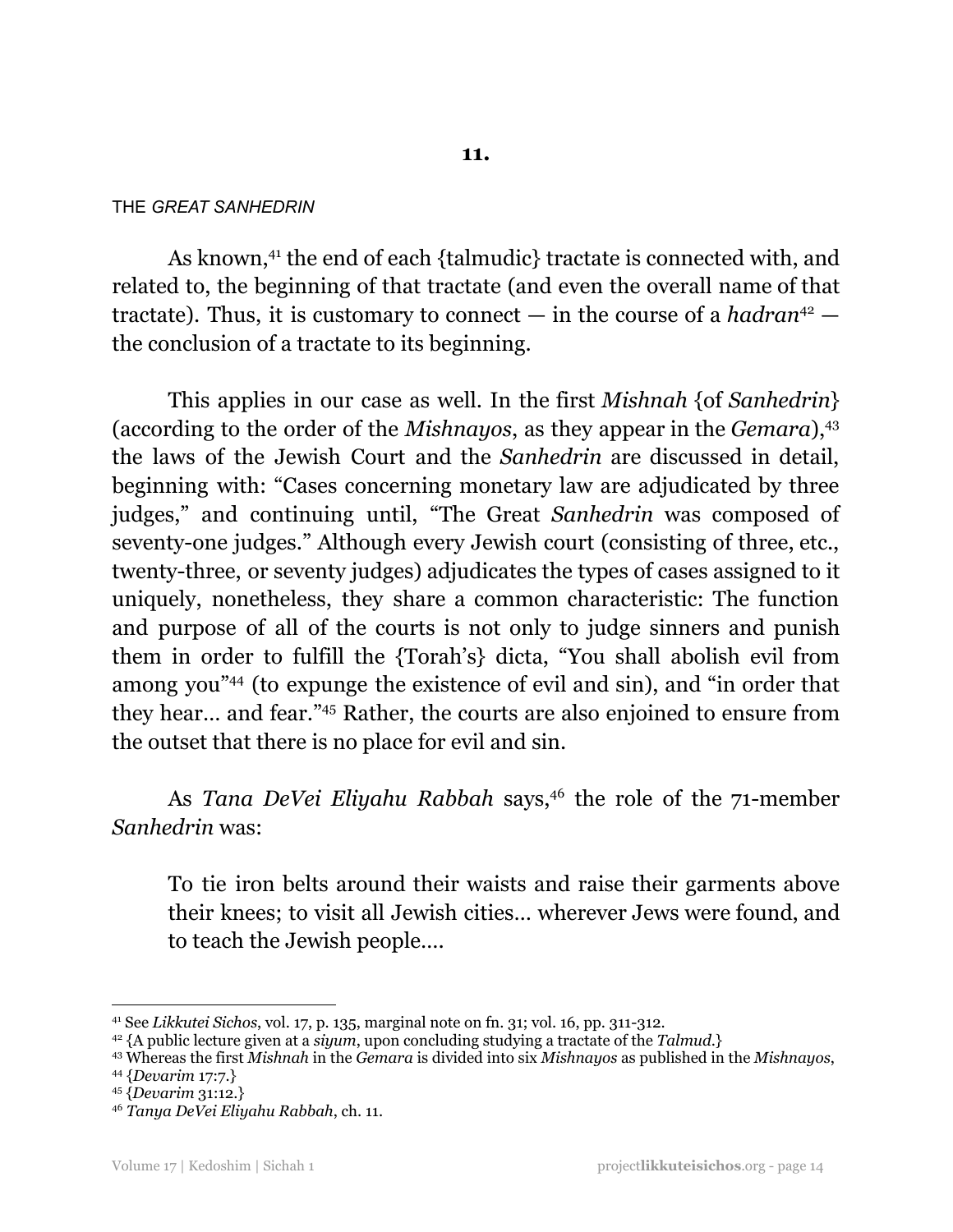This seems perplexing: The members of the *Sanhedrin* were "of unique distinction in their Torah wisdom and broad knowledge." <sup>47</sup> They held court in the Chamber of Hewn Stone;<sup>48</sup> when they were not in that location, they did not have the status of the *Great Sanhedrin*. <sup>49</sup> As such, how could they have been required to tie "iron belts around their waists... and raise their garments above their knees"? How is this sort of conduct appropriate for those "of unique distinction in their Torah wisdom and broad knowledge"? <sup>50</sup> This point is especially relevant since this undertaking entailed their departure from the Chamber of Hewn Stone — all for the sake of educating, and safeguarding from sin a Jew found in far-off "Jewish cities"?

The reason for this {seeming radical conduct} is clarified at the end of the tractate: The presence of "an evildoer in the world" arouses Hashem's "anger" **in the world**, not only at the time the sinful act is performed; rather, Hashem's anger is "ongoing." —

This anger not only extends in time; it extends even in space! The "anger" "enters the **world**." It does not only affect the sinner; it affects the entire world. <sup>51</sup> This blemishes all Jews, including the 71 members of the *Great Sanhedrin*.

Consequently, it is clear that the members of the *Sanhedrin* had an obligation and responsibility to ensure that at the outset, $52$  the situation would not deteriorate to the extent that "anger enters the world."

<sup>47</sup> *Mishneh Torah*, "*Hilchos Sanhedrin*," ch. 2, sec. 1.

<sup>48</sup> *Midos*, ch. 5, *mishnah* 4; *Sanhedrin* 86b (in the *Mishnah*); *Mishneh Torah*, "*Hilchos Sanhedrin*," ch. 14, sec. 12.

<sup>49</sup> For they were unable to adjudicate capital cases (*Avodah Zarah* 8b). According to Ramban (in his *Hasagos on Sefer HaMitzvos*, pos. *mitzvah* 153), "**All** laws (not only capital laws) that depended on the Jewish High Court were nullified.

<sup>&</sup>lt;sup>50</sup> To note a teaching of our Rabbis regarding "The garment... the cloak of a Torah scholar {is to be worn so that} a handbreadth of the garment worn under his clothes is not visible from beneath it. (*Bava Basra* 57b)

<sup>51</sup> Note *Mishneh Torah*, "*Hilchos Teshuvah*," ch. 3, sec. 4: "a person should always look at himself… and the entire world... {as equally balanced between merit and sin. If he performs one sin} he tips his balance and that of the entire world…."

<sup>52</sup> See Rashi's commentary on *Devarim* 1:13 (quoting *Sifrei*, loc. cit.).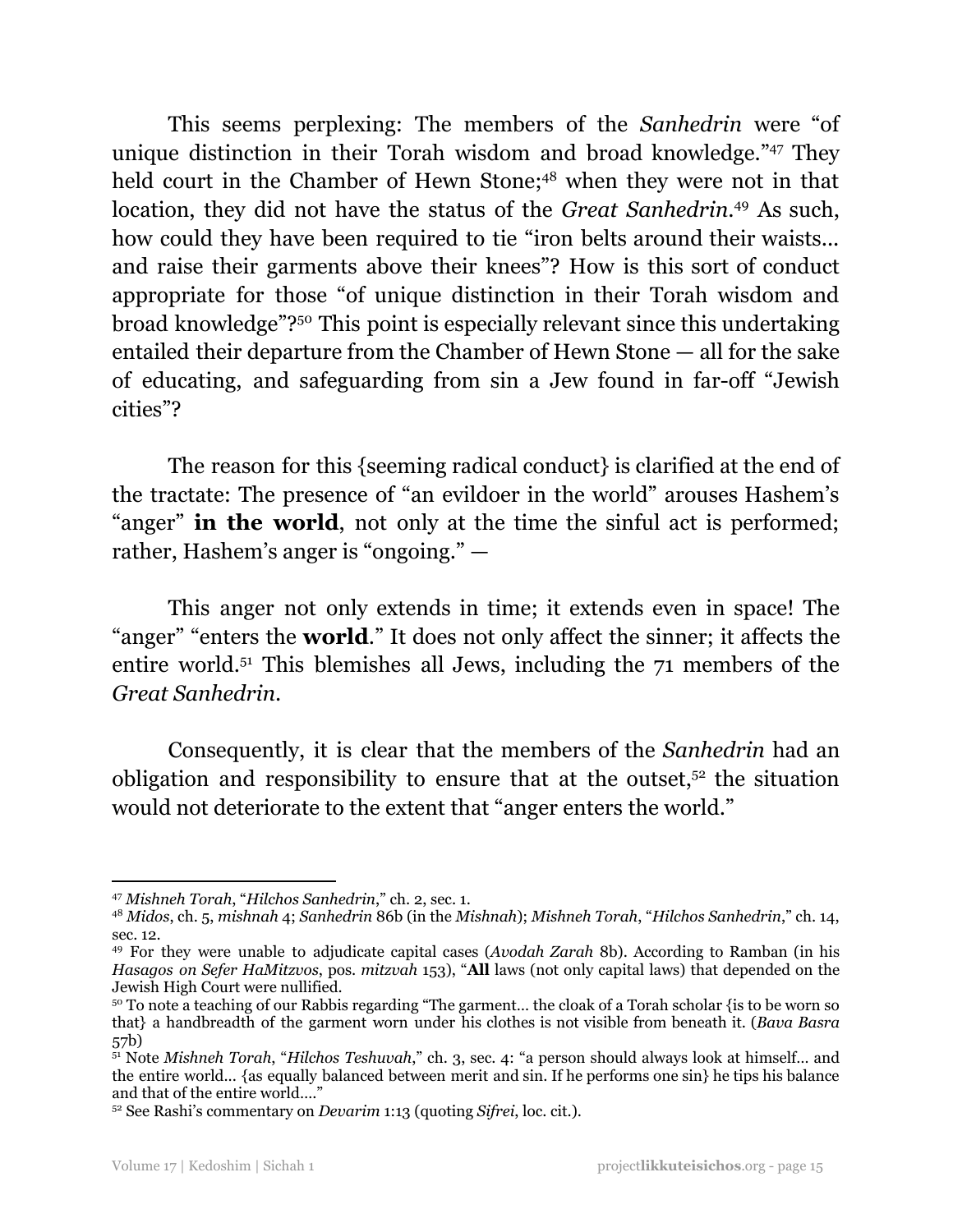## DON'T DELAY!

In light of the above, another issue can be clarified: All Torah ideas serve as a lesson for all Jews. <sup>53</sup> Consequently, a question can be raised based on our discussion: What sort of lesson can we learn from the teaching, "When an evildoer comes into the world, anger enters the world… when a righteous person comes into the world, good enters the world"?

It would be hard to say that this was taught to inform us only of the severity of sin — that sinning provokes Hashem's anger, and conversely, that good deeds result in goodness and reward. For the Written Torah has already taught us this {explicitly} in its commands and mitzvos. It has explained and underscored the tremendous reward for *mitzvah* performance and the punishment for sin, etc., including the general proclamation: "If you will follow My decrees… I will provide your rains in their time… peace **in the land**…." 54

However, in light of our above explanation, we find a wondrous and innovative lesson that can be extracted from **this** teaching:

A Jew who succumbs to sin, G-d forbid, is liable to think: "I certainly must do *teshuvah*, and I will, in fact, do *teshuvah* — but why rush it?" If he has this attitude, he may postpone *teshuvah* for a later time, thinking that he will engage in other matters in the interim. (If he involves himself in **good** things in the meantime, he is especially liable {to rationalize his procrastination.})

The same applies on the positive side: A person decides to do something good, such as a *mitzvah*, but he does not rush to perform it. In the interim, he engages in permissible matters, etc.

In scenarios such as these, the *Gemara* warns a Jew and instructs him that this sort of conduct is forbidden, because as long as he does not do

<sup>53</sup> See *Zohar*, vol. 3, p. 53b.

<sup>54</sup> *Vayikra* 26:3-6.